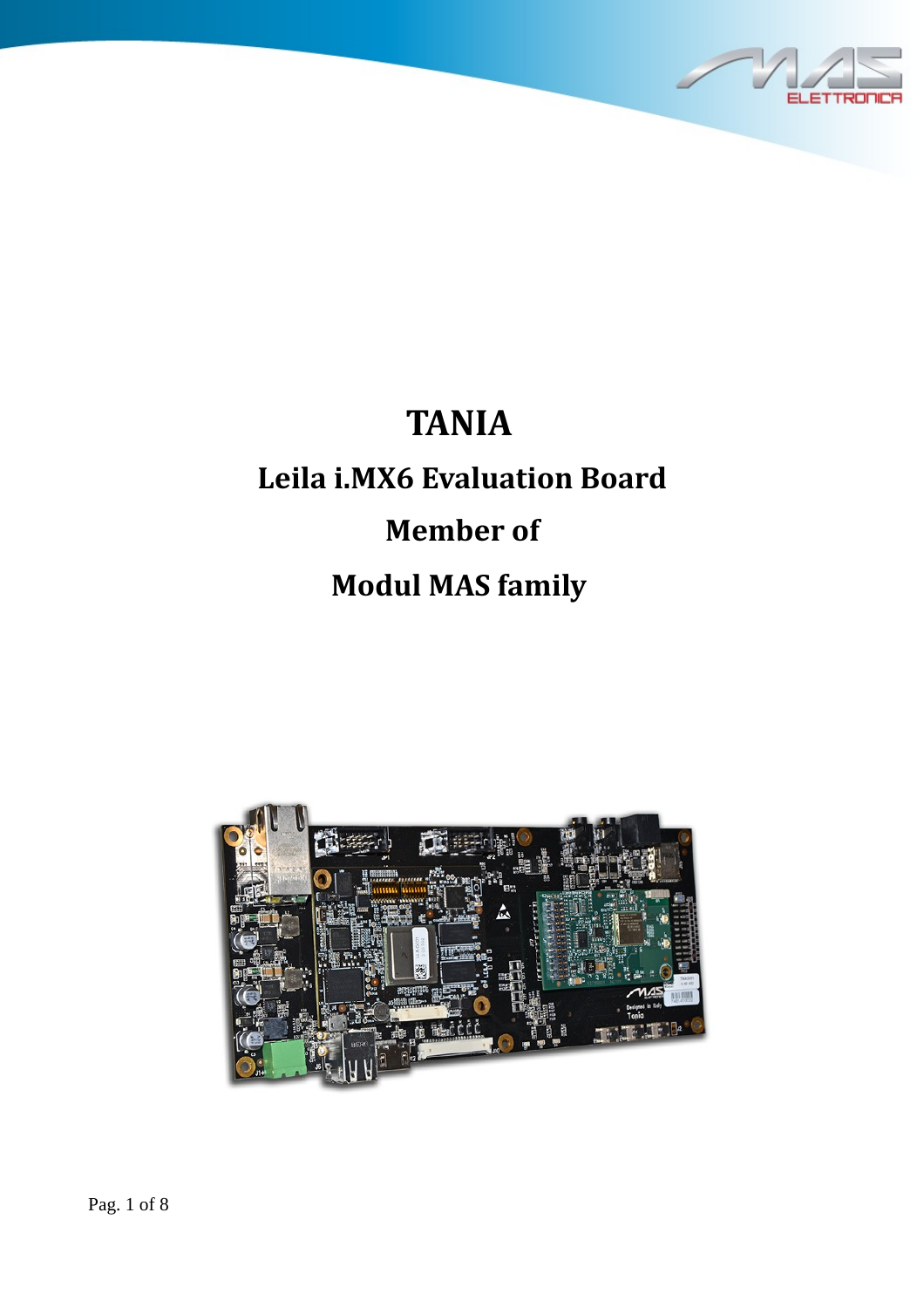

All Rights Reserved. No part of this document may be photocopied, reproduced, stored in a retrieval system, or transmitted, in any form or by any means whether, electronic, Mechanical, or otherwise without the prior written permission of Mas elettronica. No warranty of accuracy is given concerning the contents of the information contained in this publication. To the extent permitted by law no liability (including liability to any person by reason of negligence) will be accepted by Mas elettronica, its subsidiaries or employees for any direct or indirect loss or damage caused by omissions from or inaccuracies in this document.

Mas elettronica reserves the right to change details in this publication without notice. Product and company names herein may be the trademarks of their respective owners.

Mas Elettronica Sas Via Risorgimento 16/C 35030 Selvazzano Dentro (PD) Italy.

### *Revision History..*

| Rev. | <b>Document Code</b>   | <b>Released</b> | <b>Written</b> | <b>Verified</b> | <b>Approved</b> |
|------|------------------------|-----------------|----------------|-----------------|-----------------|
| 1.1  | Tania smart controller |                 | Sandro         | Mauro           | Sandro          |
|      |                        |                 | Mascetti       | <b>Tomasi</b>   | Mascetti        |
|      |                        |                 |                |                 |                 |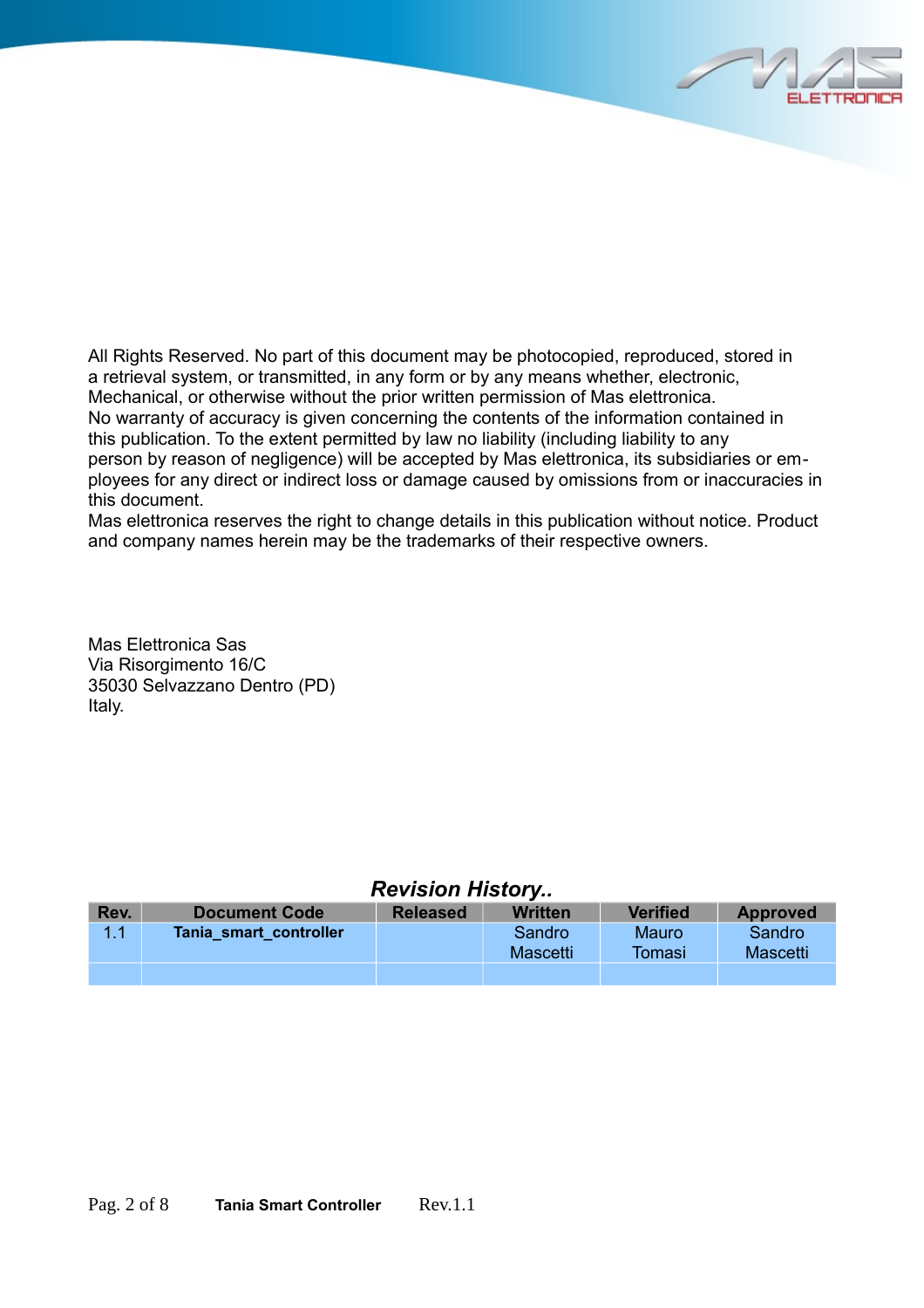

# <span id="page-2-0"></span>**Contents**

# Sommario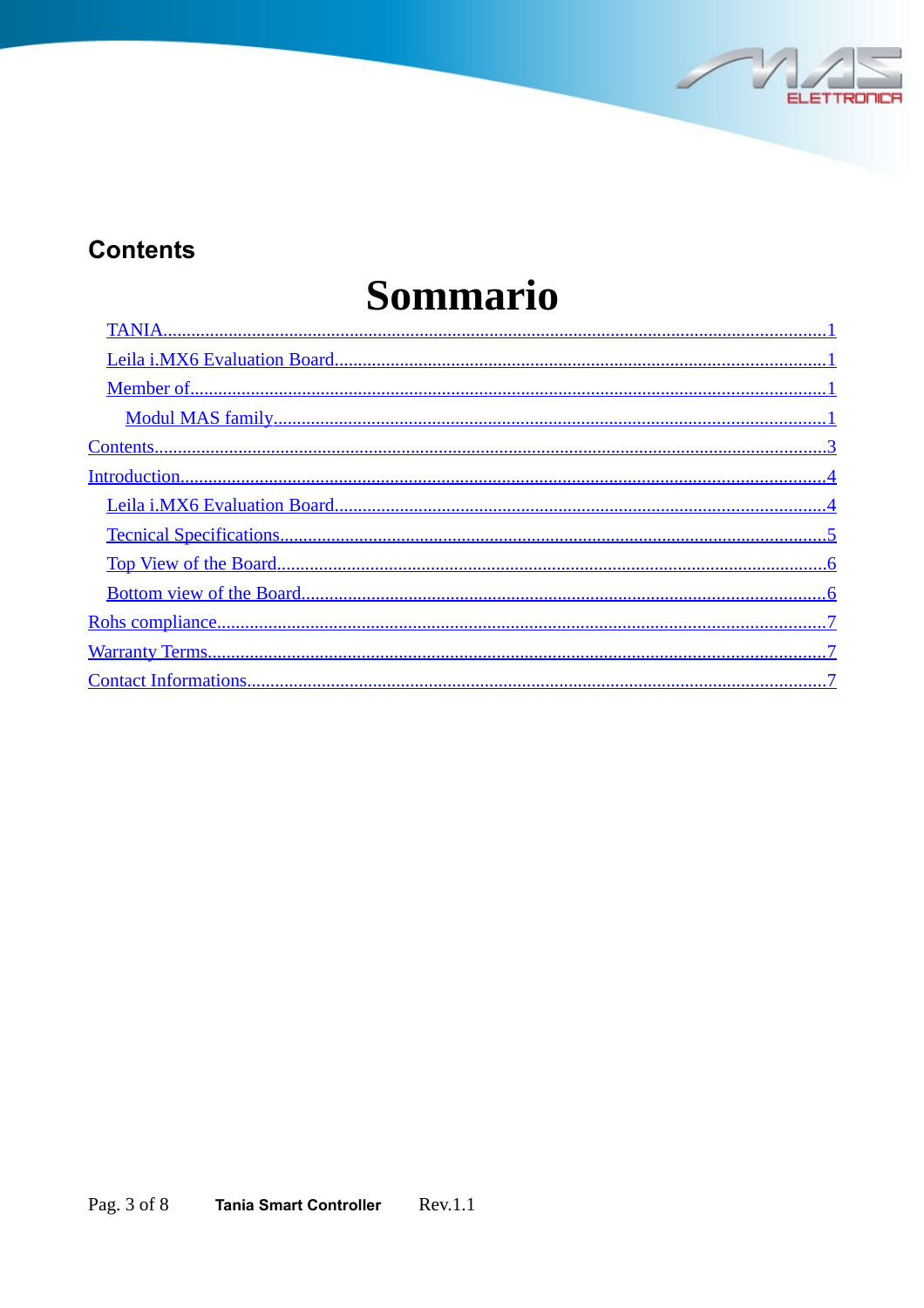# TROL

# <span id="page-3-1"></span>**Introduction**

Modul\_Mas is a new DIN rail family of products introduced by Mas elettronica to approach the industrial market. This family uses the CPU modules designed by Mas elettronica

For more information contact our support

support@maselettronica.com

#### <span id="page-3-0"></span>**Leila i.MX6 Evaluation Board**

Tania Leila Evaluation Board is a new board of MAS Elettronica designed to allow quick access to all the features offered by Leila i.MX6 CPU module. Economic, comprehensive, flexible. Designed in a 12 Module DIN Rail Format.



#### **Tania Box Block diagram**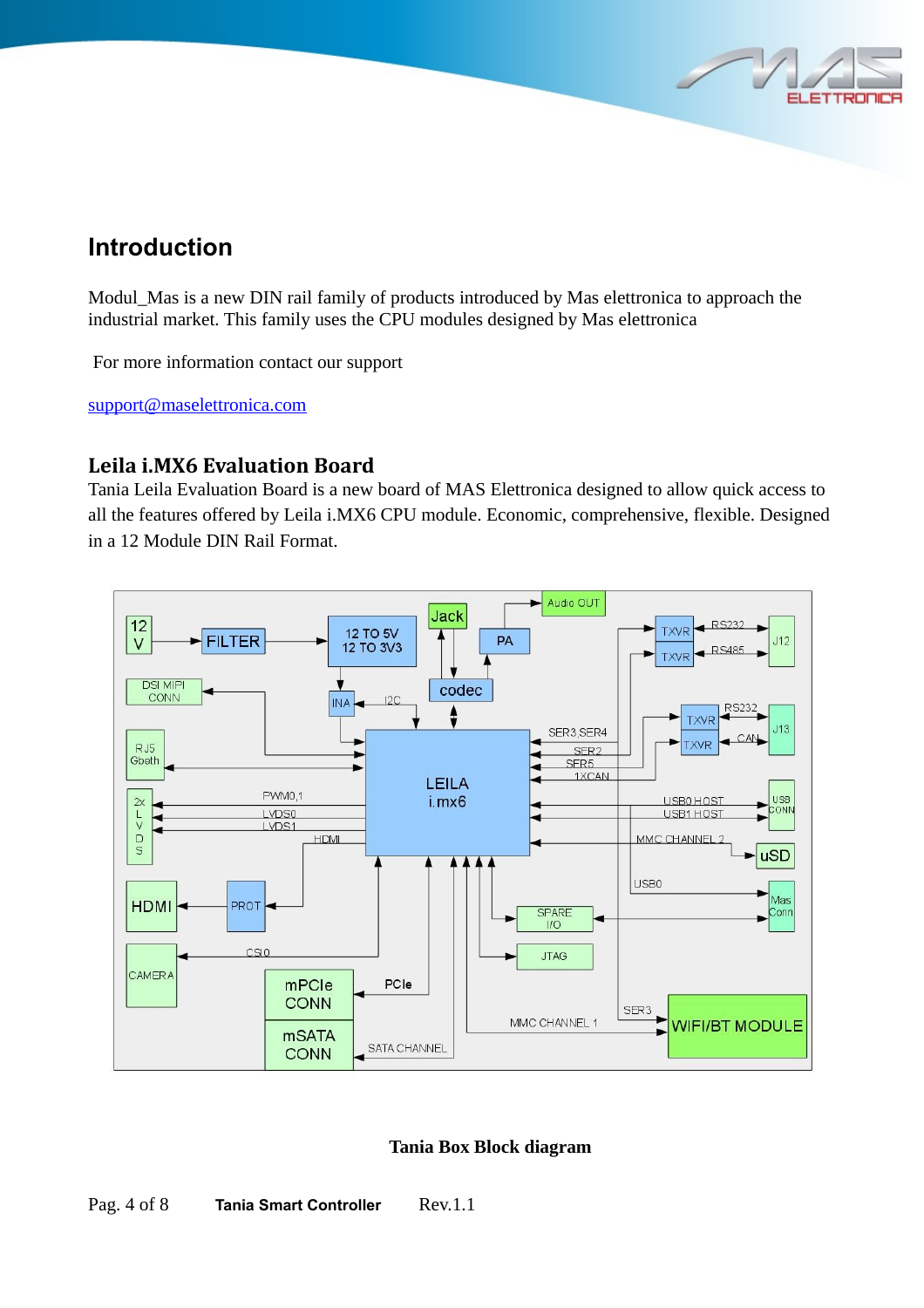# <span id="page-4-0"></span>**Tecnical Specifications**

| <b>CPU Supported</b>                            |                                                |  |  |  |  |
|-------------------------------------------------|------------------------------------------------|--|--|--|--|
| Leila CPU Board                                 | With Solo, Dual, Dual lite and Quad processors |  |  |  |  |
| Display, camera input and Touch Panel interface |                                                |  |  |  |  |
| <b>LVDS</b>                                     | x 2 LVDS 24 bit channels                       |  |  |  |  |
| <b>HDMI</b>                                     | x 1 HDMI 1.4a Display interface                |  |  |  |  |
| <b>DSI</b>                                      | x 1 DSI interface                              |  |  |  |  |
| Capacitive touch pannel                         | x 1 I2C or USB                                 |  |  |  |  |
| <b>CSI</b>                                      | x 1 16 bit Camera input                        |  |  |  |  |
| Serial interface                                |                                                |  |  |  |  |
| <b>UART</b>                                     |                                                |  |  |  |  |
| <b>USB</b>                                      | x 3 RS232; x 1 RS485                           |  |  |  |  |
| CAN                                             | x 2 2.0 High speed<br>x 1 CAN 2.0              |  |  |  |  |
| <b>SPI</b>                                      |                                                |  |  |  |  |
| 12C                                             | x 2 con 2 chip select<br>x <sub>2</sub>        |  |  |  |  |
|                                                 |                                                |  |  |  |  |
| PCIe<br><b>JTAG</b>                             | x 1 mPCIe connector<br>x 1 JTAG Connector      |  |  |  |  |
|                                                 |                                                |  |  |  |  |
| <b>LAN and Wireless</b>                         |                                                |  |  |  |  |
| Gigabit Ethernet                                | x 1 10/100/1000 Ethernet                       |  |  |  |  |
| WiFi/BT                                         | Support for Wireless modules family WL18xx     |  |  |  |  |
| <b>Audio</b>                                    |                                                |  |  |  |  |
| Input                                           | x 1 microphone input jack 3,5 mm               |  |  |  |  |
| Amplified ouput                                 | x 1 2.1 W stereo output                        |  |  |  |  |
| Headphone out                                   | x 1 stereo headphone out                       |  |  |  |  |
|                                                 |                                                |  |  |  |  |
| I/O Interface                                   |                                                |  |  |  |  |
| <b>GPIO</b>                                     | up to 60                                       |  |  |  |  |
| <b>PWM</b>                                      | x <sub>3</sub>                                 |  |  |  |  |
| LED                                             | x 3 user defined                               |  |  |  |  |
| Push button                                     | x 1 ON/OFF; x 1 reset x 1 user defined         |  |  |  |  |
| <b>Watch Dog</b>                                | Hardware watch dog                             |  |  |  |  |
| Memory                                          |                                                |  |  |  |  |
| uSD                                             | x 1 uSD connector                              |  |  |  |  |
| Sata                                            | x 1 mSata connector                            |  |  |  |  |
|                                                 |                                                |  |  |  |  |
| <b>Electrical Specifications</b>                |                                                |  |  |  |  |
| Power supply                                    | Range 9-48V DC                                 |  |  |  |  |
| Supply current monitoring                       | 5 and 3,3V current and power monitoring.       |  |  |  |  |
| <b>Mechanical Specifications</b>                |                                                |  |  |  |  |
| <b>Dimentions</b>                               | 210mm x 86mm                                   |  |  |  |  |
|                                                 |                                                |  |  |  |  |

T

ш

**ELETTROD** 

ICA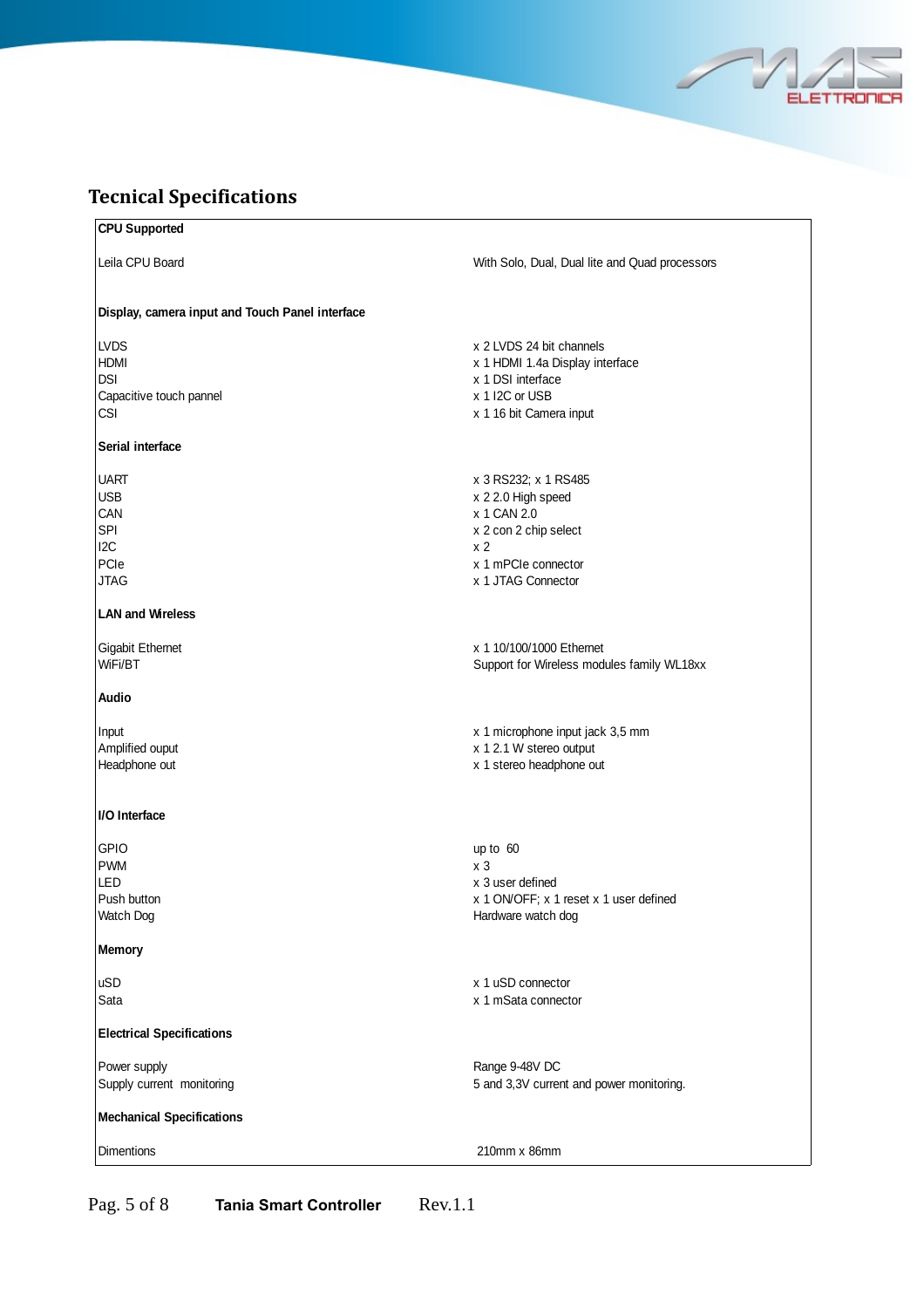# <span id="page-5-0"></span>**Top View of the Board**



ELETTRONCA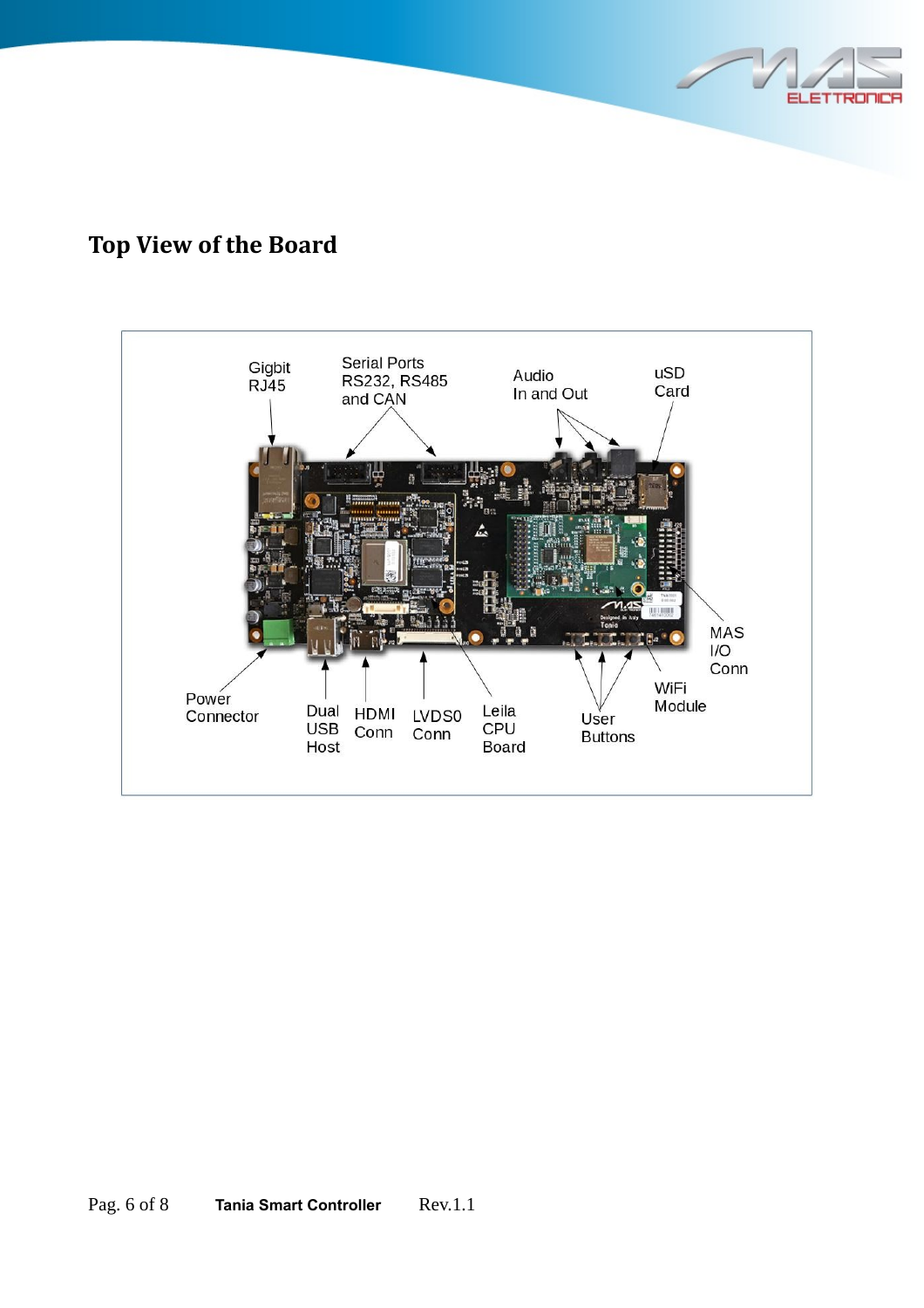

## <span id="page-6-0"></span>**Bottom view of the Board**